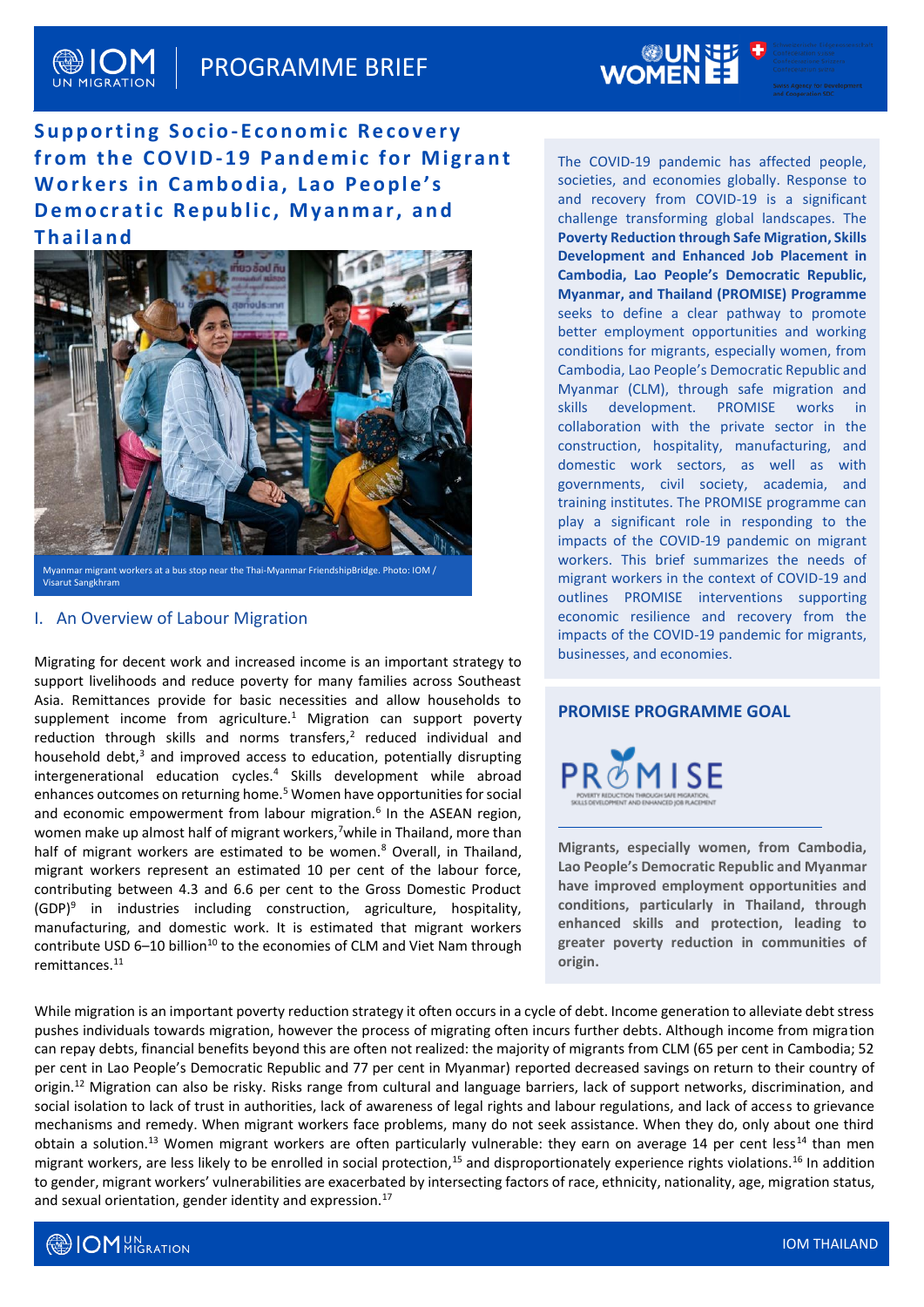# II. COVID-19 and Migration in **CLMT**

COVID-19 commenced as a health crisis, but it is fast becoming a global socio-economic crisis that risks plunging millions of people into extreme poverty. Migrant workers have been significantly affected with border closures preventing access to employment or leaving migrants stranded in countries of destination. Migrant workers are at once a particularly vulnerable population and key drivers for building back better. The onset of COVID-19 caused the rapid movement of hundreds of thousands of migrants from Thailand back to bordering countries. $18$  While comprehensive statistics are not available, reports from Cambodia, Lao People's Democratic Republic and Myanmar indicate that at least 430,000 migrant workers have returned to their countries of origin since the start of the pandemic, the vast majority from Thailand.<sup>19</sup> Porous borders mean this is likely an underestimation. The slowdown and cessation of remittances to CLM will have a significant impact on incomes for many households. In Lao People's Democratic Republic, for example, the World Bank estimates remittances will reduce by the equivalent to 0.7 per cent of GDP or USD125 million, because of 100,000 Lao migrants returning from Thailand.<sup>20</sup>

An IOM rapid assessment of COVID-19 vulnerabilities<sup>21</sup> identified a range of issues for non-Thai populations in Thailand. Lost or reduced income was most significant - it is estimated that only 6 per cent of migrant workers have **not** had their income affected. Reduced income directly impacts ability to meet individual and household daily food needs.<sup>22</sup> Vulnerabilities to COVID-19 include affordability of and access to personal protective equipment (PPE), and low levels of knowledge and/or application of hygiene and sanitation guidelines. Access to water, soap, sanitizer, and hand masks varies; one survey identified up to 67 per cent of migrants without access to sanitizer.<sup>23</sup> Many migrant workers are unable to work from home, due to the nature of their employment, increasing their risk of exposure to COVID-19.<sup>24</sup>

The [Migrant Working Group](https://www.mwgthailand.org/en) Thailand estimates that 700,000 migrant workers in Thailand have lost their job since late March due to the pandemic. Many of these workers remain stranded in Thailand due to border closures. Options to extend work and stay permits are available, but the procedures remain complex and difficult to access even with certain exemptions introduced by the Government during the lockdown, for instance, waiving the requirement for MOU workers to complete the process of changing employers within a 30-day period of finishing work with their previous employer. Migrant workers who have contributed to the Social Security Fund (SSF) and have lost their jobs due to the COVID-19 pandemic are entitled to various compensation schemes. However, many migrant workers are excluded from the SSF due to their migration status or sector of employment. Those who are eligible often do not claim entitlements due to the complexity of the protection schemes and other challenges such as language barriers.

Those migrants who remain employed report employment-related problems. A rapid assessment on migrant workers in ASEAN countries, including Thailand, during April-May 2020 found that 32 per cent report work-related problems or abuses such as inability to refuse work during the lockdown, being forced or coerced to

take unpaid leave, retention of personal documents by employers, threats of contract termination, and other forms of harassment and violence.<sup>25</sup>

UN Women states the pandemic has increased the risk of genderbased violence and sexual exploitation, at a time when there is reduced access to legal and emergency support. Due to their sector of employment, women may face greater risk of exposure to COVID-19 or have less access to PPE, especially in migrantdominated domestic work and care industries.<sup>26</sup> Women are also less likely to be covered by social protection: for example, in Thailand domestic workers, the majority of whom are women, are not eligible to enroll in the SSF.

Returnee migrants in CLM also face severe vulnerabilities. With income from remittances reduced or lost, many families' food security and daily subsistence is at risk. In small surveys of returning workers by IOM in Cambodia, 95 per cent of returning migrants surveyed said their biggest challenge was finding a job, followed by repayment of debts (50 per cent) and mental and psychosocial health (32 per cent).<sup>27</sup> In Myanmar, over 50 per cent of both international and internal migrants report losing their main sources of income and over 70 per cent report having no savings to fall back on.<sup>28</sup> Those who are aspirant migrants, or whose recruitment and deployment was in process as borders closed, face the loss of fees paid to date and limited or no prospect of employment. At the same time, debts which propelled migration and the debts incurred in the process of migration remain outstanding, with many migrants unable to service repayments. Rapid assessments of returning migrants provide an indicative sense of continued demand for labour migration, with 71 per cent of migrants surveyed in Cambodia<sup>29</sup> and 50-55 per cent surveyed in Myanmar $30$ intending to return when borders re-open. Migration governance regimes have changed significantly in response to the COVID-19 pandemic. States are imposing strict testing and quarantine requirements, including 14-day quarantine and repeated COVID-19 testing, thereby increasing migration costs and complexity.

#### **III. PROMISE – COVID-19 Response**

PROMISE programme interventions are situated across the migration cycle, working with aspiring, existing and returned migrant workers in CLMT and focusing on three outcomes to improve employment opportunities for migrant workers, leading to poverty reduction:

- 1. **RESPONSIVE**: Migrant workers, especially women, are able to utilize decent employment and safe migration schemes through enhanced collaboration between potential employers, relevant sector associations and skills development partners.
- 2. **INCLUSIVE**: Migrant workers, especially women, enjoy greater access to skills development in target sectors through affirmative action, leading to improved employability abroad and at home.
- 3. **PROTECTIVE**: Migrant workers, especially women, receive greater protection through strengthened policy frameworks, enhanced assistance services and safe migration information at all stages of the migration cycle.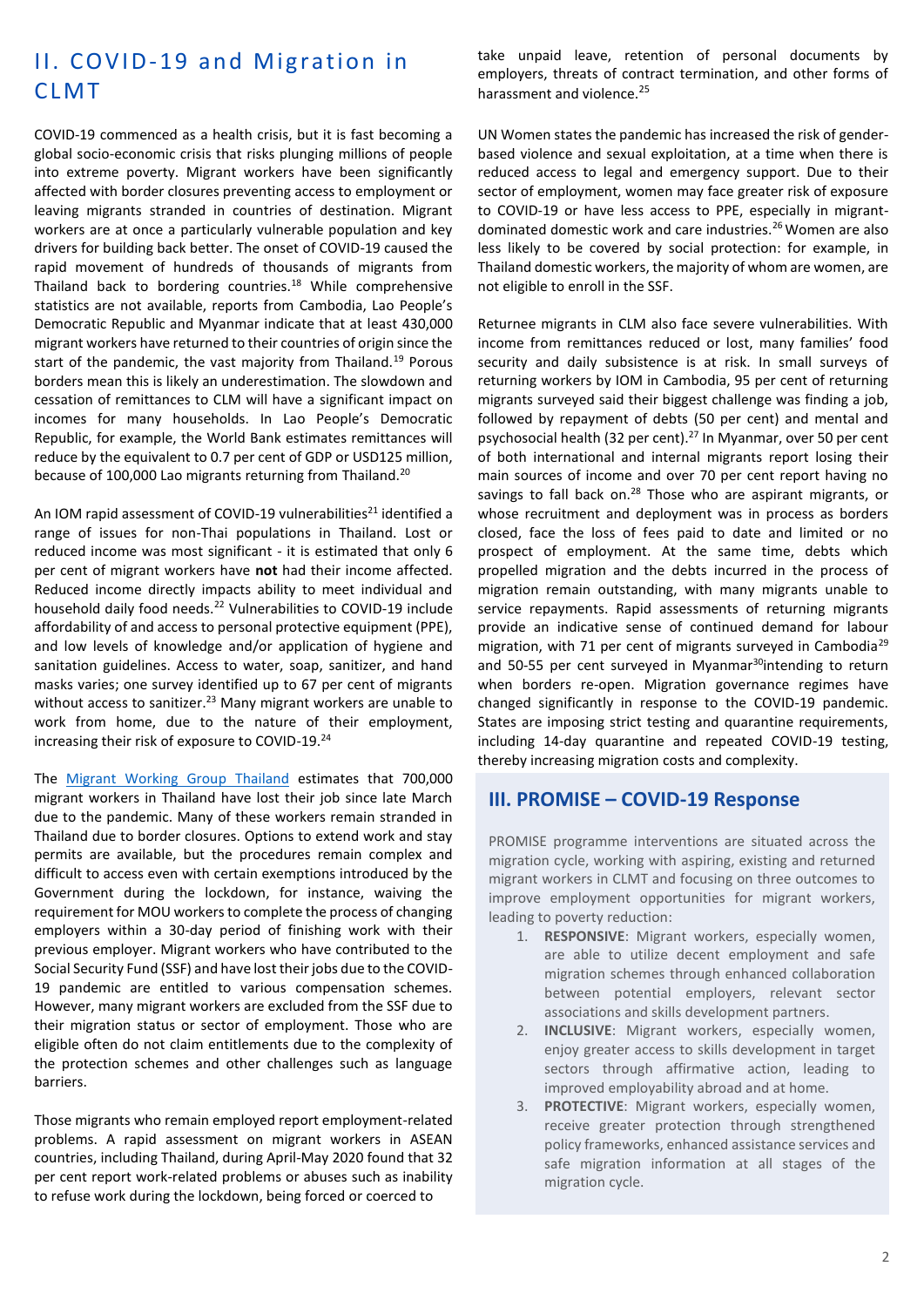## 1.RESPONSIVE TO MIGRANT **WORKERS**

Businesses and employers, alongside governments and other stakeholders, have a vital role to play in safeguarding the rights and wellbeing of migrant workers and their communities. Lack of income is a severe challenge to migrant workers in Thailand while COVID-19 impacts persist. In addition, employers are concerned about the loss of workers while deployment of international migrant workers remains on hold. **PROMISE is working with employers to ensure they meet their obligations and their workers can access social supports. PROMISE has supported migrants to engage with their employer to access social protection schemes and entitlements under the Social Security Fund. UN Women has made women's specific needs more visible. This is contributing to stability within Thailand and alleviating the impacts of the crisis for migrants who remain.**

PROMISE is supporting the private sector to be more responsive to the needs of migrant workers: facilitating private sector engagement to promote market-driven skills training and matching of migrant workers; enhancing private sector dialogue on ethical recruitment and decent employment of migrant workers; and supporting skills providers in CLMT to enhance their capacities to deliver migrant-centered, gender-sensitive and market-responsive training courses.

PROMISE activities in response to COVID-19 include:

- Sharing information on the legal duties of employers, for instance, through Information sheet 'Tips for Employers of Domestic Workers during the COVID-19 Pandemic' in [English](https://thailand.iom.int/sites/default/files/Infosheets/Info%20Sheet-%20Employers%20of%20domestic%20workers_ENG.pdf) and [Thai.](https://thailand.iom.int/sites/default/files/Infosheets/Info%20Sheet-Employer%20of%20Domestic%20Workers-THAI.pdf)
- Working with employers in cases when migrant workers are not covered by Social Security to ensure obligations are met and sharing good practices between employers.
- Jointly with IOM CREST Programme, developing and disseminating 21 Flash Updates since March 2020 providing information for migrant workers and their employers about government decisions relevant to migrant workers in CLMT.
- PROMISE is deploying digital tools and materials to make information more easily understood and remembered. This is supplementing Government messaging where not provided in the language of migrant workers. In partnership with UN Women, PROMISE has provided advice to support women migrant workers and their empowerment,<sup>31</sup> highlighted the [importance of women](https://rbhr2020.heysummit.com/talks/the-role-of-business-in-promoting-the-rights-of-women-migrant-workers/) migrant workers for economic development, and disseminated COVID-19 response and recovery [guidance](https://asiapacific.unwomen.org/en/digital-library/publications/2020/04/guidance-for-action-addressing-the-emerging-impacts-of-the-covid-19-pandemicnder-responsive-recovery) and videos.<sup>32</sup>

PROMISE's existing relationship with the Royal Thai Government has facilitated dialogue between the Government and employers, workers' representatives, CSOs, and academic institutes. In preparation for the resumption of migration, PROMISE has supported the establishment of a Technical Working Group (TWG) with the Ministry of Labour, addressing the importance of the migrant workforce to the Thai economy. Following agreement to form the TWG, the Royal Thai Government made a major policy

announcement, increasing flexibility for migrant workers remaining in the country to change employers and renew their work permits. This provided an immediate solution to the labour shortage in Thailand. The next areas of collaboration under the working group include developing an action plan for resumption of cross-border recruitment; dissemination of information among employers and migrant workers; and organization of a multiagency coordination meeting. This meeting will invite related Government agencies to engage on post-COVID-19 migrant employment policies (for example, engaging the Immigration Bureau on visa extensions for migrant workers). This forum also presents an opportunity to address the implications of COVID-19 on migration procedures for migrant workers in the context of ethical recruitment. It builds on the success of PROMISE in forming the Public-Private Steering Committee on Migrant Employment. PROMISE's ongoing support for safe migration messaging, particularly through Technical, Vocational Education and Training institutes and Skills Development Centres across CLMT, remains important in the longer term. Existing safe migration content can be updated to include COVID-19 health information.

## 2. INCLUSIVE MIGRATION

**Labour market inclusion for migrants includes skills development, training and retraining, and recognition of prior qualifications, experience, and learning. Improving skills of migrant workers benefits migrant workers, businesses, and economies of countries of origin and destination. Targeted skills development is an opportunity for CLMT countries in economic recovery from COVID-19 impacts.** 

**Thailand's long-term, structural reliance on migrant workers in many of its key export and growth sectors means that migrant workers will play an essential role in its economic resilience and recovery from the COVID-19 pandemic. Inclusion will increase employers' access to productive and efficient workers, can support meeting demands of the labour market in line with national and regional priorities, and increase migrants' access to decent work. Skilled labour can improve efficiency as businesses re-open and adjust to new realities.<sup>33</sup>**

**Skill levels are also a predictor for better migration outcomes:<sup>34</sup> skills development opportunities can result in greater poverty reduction for migrants including improving employability, productivity, career development and migrant protection, and increase remittances for countries of origin. Yet skills training is infrequently provided during the migration cycle,<sup>35</sup>and few mechanisms exist to support Thai businesses to recruit workers from CLM with the right skills, or to upskill their migrant employees in Thailand.** 

**In addition, many migrants are not able to use skills gained through migration on return to countries of origin.<sup>36</sup> Recognition of prior learning (RPL) has the potential to increase income earning opportunities for returnee migrants; increase the likelihood of migrants finding suitable employment in origin countries; and contribute to productivity through improved performance and better jobs matching.<sup>37</sup> Skills recognition policies also improve the ability of skills and training providers to match labour market needs and demand.38**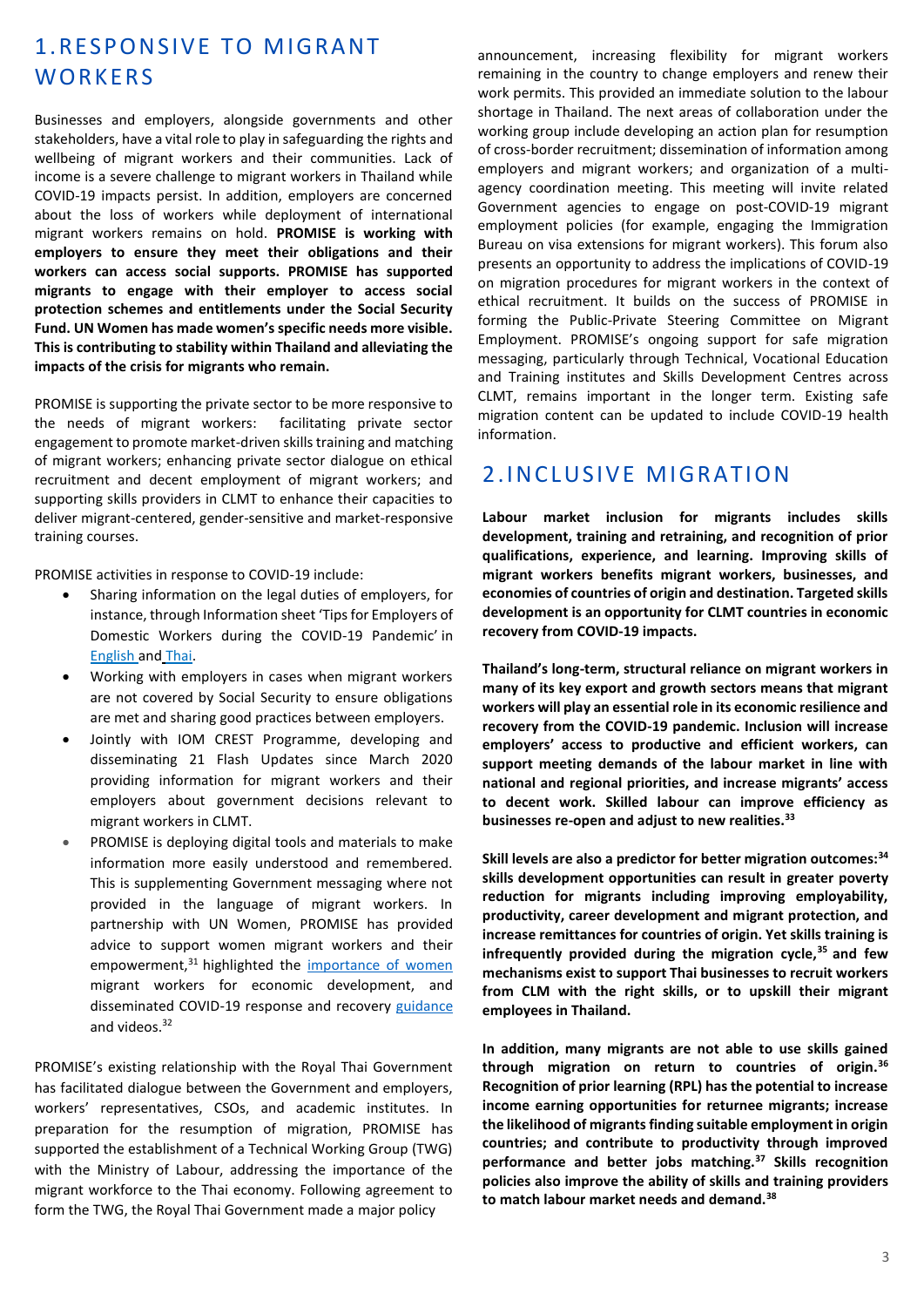PROMISE is designed to promote bilateral collaboration on skills for migrant workers, to enhance access of migrant workers, particularly women, to skills development and job placements and to improve certification and referral mechanisms in support of reintegration of returned migrant workers. In the context of the COVID-19 pandemic, PROMISE can refocus activities towards incountry training. Migrant worker training can be readily adapted to the changing context and scaled up to meet the changing needs of migrant workers and their employers. For example, PROMISE's work on cross border apprenticeships was equipping migrant workers with skills in the hospitality sector. While border closures prevent the cross-border element of the model, the work experience and internship model are proven, and can be adapted to provide training opportunities within countries of origin.

#### 2.1 Skills Development in CLMT

**There is an opportunity to scale up training to support skilling and re-skilling of migrants remaining in Thailand which PROMISE is positioned to do both in-person and online.** Demand for PROMISE's skills training continues in Thailand, including in Occupational Safety and Health (OSH), COVID-19 prevention measures, Thai Language, cooking, IT, and construction. In addition, in-service training targeted at employers of migrant women includes support for sexual and reproductive health services, and has become of greater value while access to services is hampered by lockdowns and restrictions on movement. In the context of the COVID-19 pandemic, interest in online training is increasing and current downtime may provide an opportunity to reach larger groups of migrant workers. For example, PROMISE's partnership with Quizrr, a digital training provider, has created an app to provide pre-employment and labour rights information through scaleable, gamified learning. Quizrr is an interactive learning platform with training modules that use short live drama videos followed by quiz questions to cover topics including ethical recruitment, contracts, wages and benefits, and dialogue-based problem-solving. The app, already tested in small-scale roll outs, is being used as a vehicle to digitize training modules and components are being adapted to respond to COVID-19. In addition, PROMISE has supported the production of Thai [language training videos](https://mitrthai.com/services_category/thai-language-training-through-video-clips/) for migrant workers. These are uploaded on YouTube and the migrant information hub 'MitrThai', and accompanied by textbook and exercises that can be downloaded. These enable migrant workers' self-learning wherever they are.

Research by UN Women to assess barriers and opportunities to skills development for women migrant workers in Thailand will support more targeted training interventions. Sustainability for all training interventions will be enhanced through discussions with employers, development of targeted, standardized curricula (for example, Thai Language and OSH), and providing free to download training materials. PROMISE is working with the Thai Professional Qualifications Institute to develop curriculum standards, support migrant workers to enroll to courses, and provide assessment and certification of skills first for domestic workers, and later for construction and manufacturing workers. PROMISE is also working with the Office of Non-Formal and Informal Education of the Ministry of Education and Foundation for Rural Youth to certify IT and sewing skills for migrant workers from Myanmar.

**PROMISE is positioned to boost re-skilling of migrants in new industries to promote employment for migrant workers as economies recover from the pandemic.** PROMISE is working with migrants to develop skills in elderly care as the industry demand for workers increases with Thailand's aging population, and due to the need to promote hygiene skills related to COVID-19 infection risks, particularly for older people. Further re-skilling opportunities have been identified in recent analysis $39$ highlighting growth perspectives in Thailand in the context of the COVID-19 economic downturn. Opportunities include growing emphasis on Thailand as a manufacturing hub, and expansion of fields such as digital services and health care, which would require reskilling and redeployment of workers at scale.

**In CLM, skills development has increased in emphasis and importance. PROMISE's focus on skills development for migrant workers can be scaled up.** PROMISE has worked with Migrant Resource Centres (MRCs), employers and training providers such as TVET and Skills Development Centres to support referrals including jobs, skills training and certification, assistance in complaints resolution and counselling services. This work helps migrants to find jobs on return and connects to efforts to improve RPL (see below).

**Recognizing the vulnerabilities of women migrant workers and their contribution to remittances, UN Women is focusing on return and reintegration of women migrant workers.** Curriculum is being developed to provide entrepreneurship training for returning migrant women in CLM. UN Women has engaged [Atikha Overseas Workers and Communities Initiative, Inc,](http://www.atikha.org/) a regional CSO based in the Philippines, to develop and deliver an economic empowerment programme for returned women migrant workers in CLM. Under PROMISE, Atikha will focus on building capacity of CSOs working on migration in CLM to provide economic and social services that ensure safe and fair migration and gender responsive and development-oriented reintegration. Atikha will work with four local partners, the Cambodian Women's Crisis Center (Cambodia); Village Focus International (Lao People's Democratic Republic); and Foundation for Education and Development and Network Activities Group (Myanmar). Based on the needs assessments of service providers, Atikha will develop and deliver training to trainers for CSO partners, focusing on broadening economic development opportunities for returned women migrant workers, business development and scale up, improving access to information for returned women migrant workers and providing access to counselling on their return. Given border closures, the value of this training for migrant women workers has increased.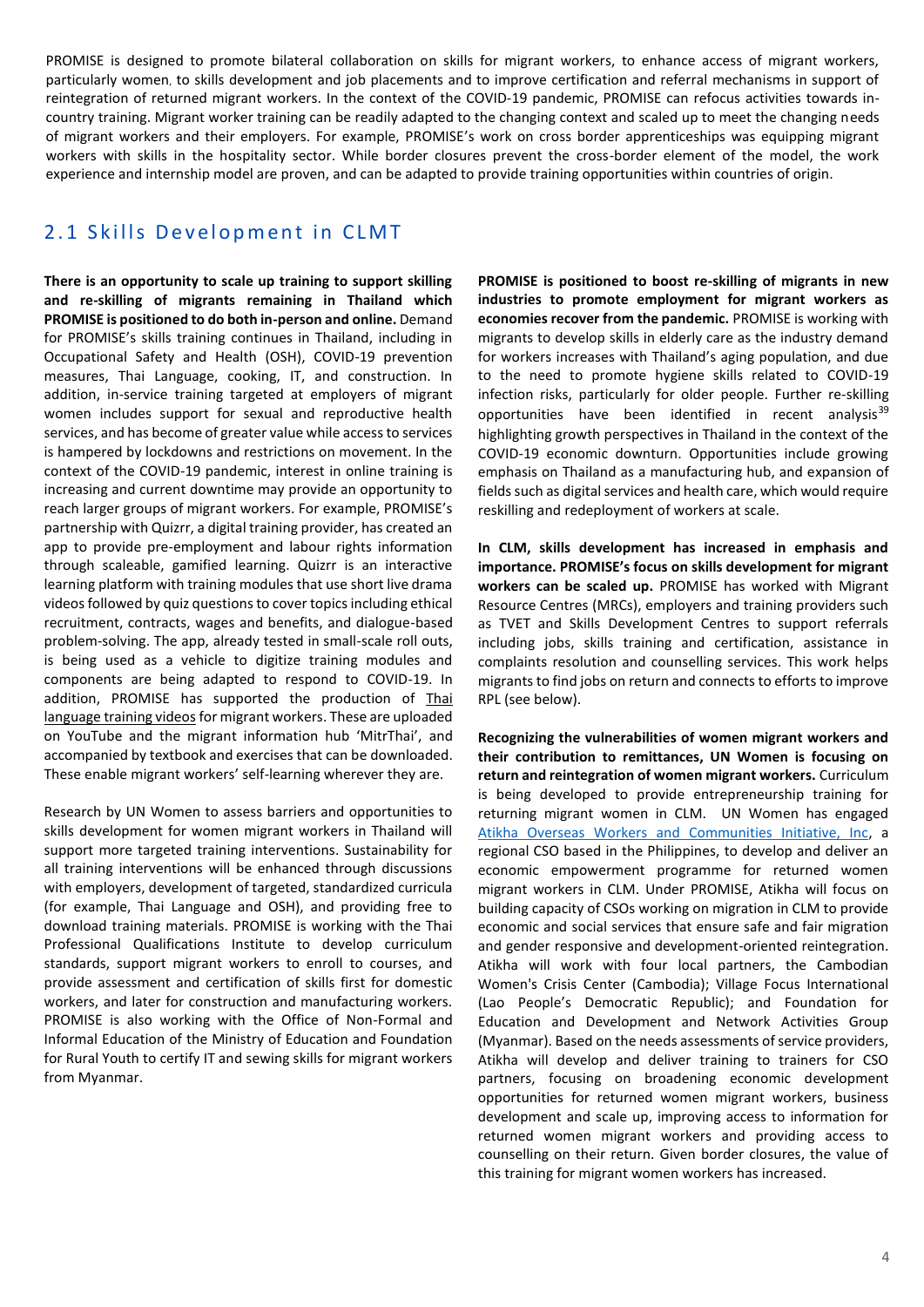## 2.2 Return and Reintegration -Immediate Needs

**PROMISE has been responding to immediate protection needs for workers returning to countries of origin.** In Cambodia, more than 110,000 migrant workers have returned from Thailand with needs ranging from direct support for food, accommodation, and daily income to longer term assistance for jobs matching, referral services and counselling. One Migrant Resource Centre in Banteay Meanchey is available to offer referrals for this support. PROMISE has strong networks with local and provincial authorities to help address livelihood and income generation issues. In Lao People's Democratic Republic and Myanmar, humanitarian needs have been met including through cooperation with other IOM programmes supporting returning migrants, for instance, with provision of dry food, non-food items and PPE. MRCs in Cambodia and Myanmar have provided counselling, or referrals for counselling, to returning migrants, and in Myanmar - assistance with resolving migration related complaints.

## 2.2 Return and Reintegration  $-$ Recognition of Prior Learning

Capitalizing on the skills and experience of returning migrant workers will be essential to building back better from the COVID-19 pandemic across CLMT, and RPL is an effective method of assessing, recognizing and standardizing industry-based skills which is critically important in the context of the large-scale return of migrant workers.

To be effective, RPL needs to be supported by a clear policy environment. In Cambodia, RPL is already established in frameworks of the Ministry of Tourism. This enables migrant workers to access RPL assessments. PROMISE is building industry support by promoting RPL with employers and Government agencies. This promotes the employability of returned migrants, and supports wage increases and better job matching. PROMISE's work in Cambodia provides a case study for ministries in Lao People's Democratic Republic and Myanmar where the Government's focus on reintegration of returned migrants is progressing dialogue on RPL. PROMISE's experience makes it well placed to support the Government in this process. In Myanmar, PROMISE is supporting access to skills certification mechanisms, including those offered by the National Skills Standard Authority (NSSA), for returning migrants and providing technical and financial assistance to NSSA and private sector partners, in collaboration with the Department of Labour. Linking skills development, recognition and migration embeds migration into national and regional development policies and is essential to building back better from the COVID-19 pandemic.

## 3. SUPPORTING PROTECTION

**Migration and national development policies are inter-linked. Protection of migrants helps prevent risks which impact on poverty reduction outcomes: policies that support safe migration enable countries of origin to benefit from migration through remittances, improvements in skills or increased entrepreneurial activity upon return.**

**Recruitment agencies play an essential role in safe migration and supporting poverty reduction through migration. Recruitment agencies are on the frontlines of responding to the COVID-19 risks: helping migrant workers get home and supporting those who have already returned to access social assistance, seek alternative livelihood opportunities, and navigate the challenges related to reintegration. At the same time, current travel restrictions may result in unscrupulous recruiters attempting to circumvent these measures, placing jobseekers and migrants at greater risk. Safe migration messaging increases the likelihood of migrant protection across the migration cycle. Failure to protect migrants creates risks ranging from trafficking to forced labour and denies families and communities in the country of origin access to much needed remittances. A lack of protection of migrant workers will decrease opportunities for Thai businesses to drive a swift and sustainable economic recovery.**

PROMISE is enabling protection of migrants through government policy support: evidence based and gender responsive policies which promote decent work and livelihoods for aspiring, existing and returned migrant workers. PROMISE is working with migration services, labour recruiters and migrants to deliver Safe Migration communications campaigns and mechanisms.

#### 3.1 Government Engagement

Laws and policies are crucial for migrant protection. PROMISE offers Governments in CLMT expertise in migration and a deep understanding of local context. PROMISE's expertise includes support to National Action Plans on Business and Human Rights (Thailand) and Management of International Labour Migration (Myanmar). PROMISE has supported revision of Labour Migration Policy (Cambodia) and Decree 68 revision on Dispatching Lao Labour to Work Abroad (now Decree 245) (Lao People's Democratic Republic) and has provided policy support (Thailand) as well as technical support in the Colombo Process (Cambodia). PROMISE is building on this to maintain and expand dialogue around development and migration while also responding to emerging issues presented by COVID-19.

PROMISE's planned assessment of the socio-economic impacts of COVID-19 on migrants can support evidence-based policy making by governments in the medium and longer term. Advocacy with relevant Ministries and Departments on developing and implementing rights-based legislation and policies for migration can be maintained while also addressing emerging issues around costs in relation to COVID-19, such as testing and quarantine. PROMISE can respond to immediate needs for employment and skills development of returned migrants, while also supporting migration and development policies to address reintegration of migrants, so measures are linked and mutually reinforcing. Regional and bilateral dialogues on migrant movement and rights can continue, enabling rapid dialogue between States on border and policy updates in the context of the COVID-19 pandemic, while maintaining focus on longer term objectives.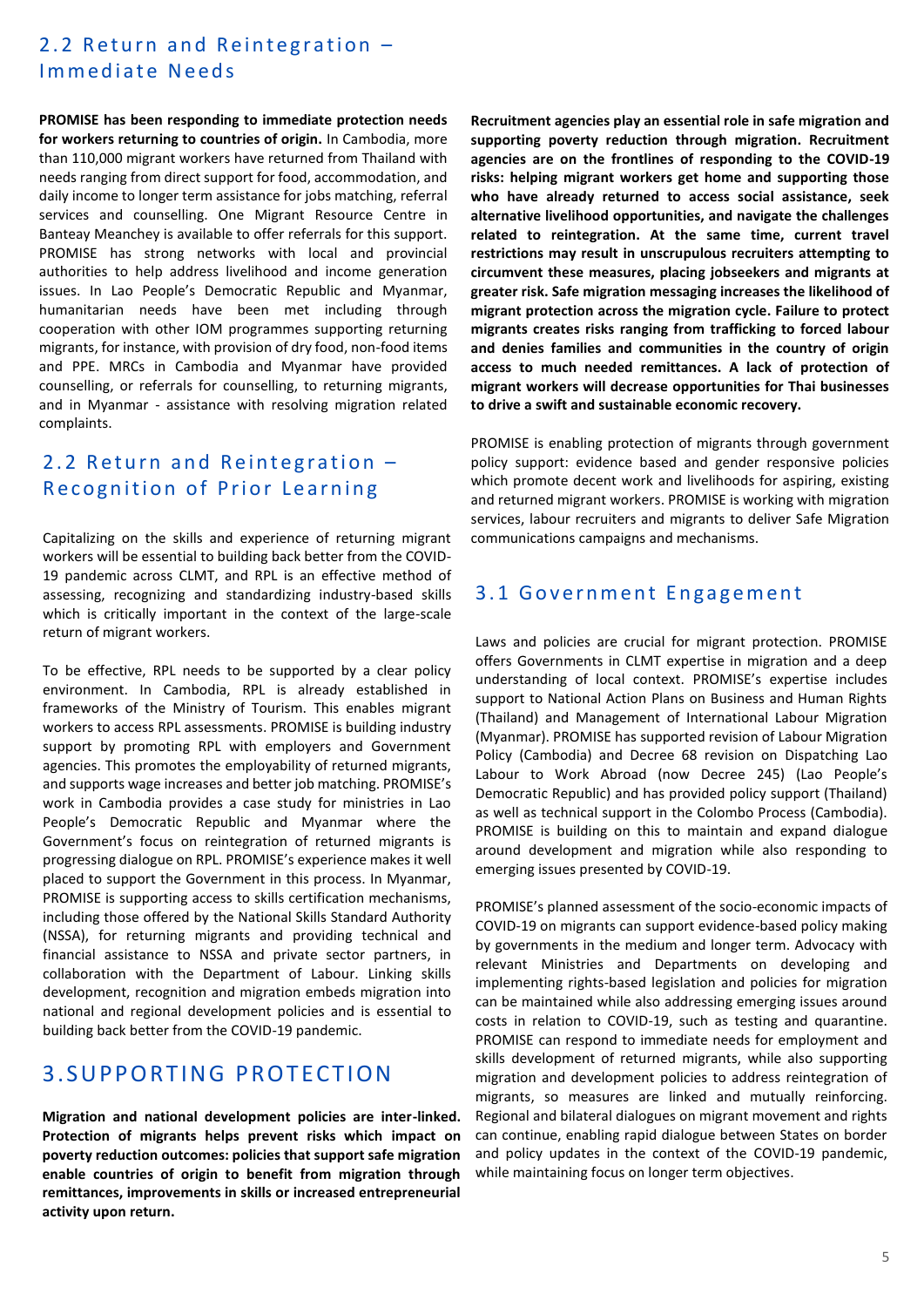#### 3.2 Recruitment Agencies

PROMISE provides technical assistance to recruitment agencies to promote ethical recruitment and to enable understanding of and adherence to health and safety measures. Recruiters can reach large numbers of migrants with accurate information about COVID-19, countering public misinformation; engage with employers and business partners to support migrant protections; advocate for migrants inclusion in infection risk mitigation measures; safeguard any recruitment sites for preventing COVID-19 transmission; and support migrant workers who face unique vulnerabilities.

Recruitment agencies support migrant workers to re-migrate for employment and better livelihoods through the MOU process with the re-opening of borders in Thailand. In response to the COVID-19 pandemic, IOM has provided [guidance to labour](https://iris.iom.int/covid-19-crisis-response)  [recruiters](https://iris.iom.int/covid-19-crisis-response) to enhance migrant worker protection during the crisis. PROMISE has disseminated translated versions through recruitment agencies in the programme network i[n Cambodia](https://thailand.iom.int/sites/default/files/Infosheets/COVID-19_Recruiter%20Guidance_Khmer.pdf) and [Thailand.](https://thailand.iom.int/sites/default/files/Infosheets/COVID-19_Recruiter%20Guidance_24April20_TH.pdf) PROMISE has undertaken training on the International Recruitment Integrity System (IRIS) with 367 recruitment agencies in Myanmar, Lao People's Democratic Republic and Thailand. In Lao People's Democratic Republic, PROMISE has enhanced publicprivate partnerships for potential cooperation on the COVID-19 response by supporting private recruitment agencies' collective engagement with the Government.

#### 3.2 Safe Migration

PROMISE has responded to the needs of migrant workers remaining in Thailand, as well as the immediate return and reintegration needs for returnees (above) while maintaining a focus on safe migration messaging for aspiring migrants waiting to re-migrate. This messaging has been adapted to encompass information on COVID-19 health risks and its impact on migration.

**For migrants in Thailand,** PROMISE has provided information on COVID-19, labour rights and risk management during migration back to countries of origin. PROMISE is using Quizrr and the [MitrThai.com](https://mitrthai.com/) information hub to provide information on labour rights for migrants in Thailand and for CLM aspirant migrants wishing to migrate. The hub includes information for support services that meet the needs of migrant workers, including specific information for women migrant workers. Examples of COVID-19 communications helping protect migrant workers include:

- **Tips for Migrant Workers whose Job is Affected by the COVID-19 Pandemic** In**formation sheet**. Available in [English,](https://thailand.iom.int/sites/default/files/COVID19Response/English-Info%20Sheet-Tips%20for%20Migrant%20Workers%20Whose%20Job%20is%20Affected%20by%20the%20COVID-19%20Pandemic.pdf) [Khmer,](https://thailand.iom.int/sites/default/files/COVID19Response/Khmer-Info%20Sheet-Tips%20for%20Migrant%20Workers%20Whose%20Job%20is%20Affected%20by%20the%20COVID-19%20Pandemic.pdf) [Lao,](https://thailand.iom.int/sites/default/files/COVID19Response/Info%20Sheet-Tips%20for%20Migrant%20Workers%20Whose%20Job%20is%20Affected%20by%20the%20COVID-19%20Pandemic%20%28Laotian%29.pdf) [Myanmar,](https://thailand.iom.int/sites/default/files/COVID19Response/Myanmar-Info%20Sheet-Migrant%20workers%20whose%20job%20is%20affected%20by%20COVID-19.pdf) and [Thai](https://thailand.iom.int/sites/default/files/COVID19Response/Info%20Sheet%20-Migrant%20Workers%20whose%20job%20is%20affected%20by%20the%20COVID-19%20pandemic%20%28THAI%29.pdf) languages.
- An animated video for migrant workers on COVID-19, including symptoms, practical guidance on infection prevention, border closure and travel restriction as well as additional resources. Available in [Khmer](https://www.youtube.com/watch?v=MmkhFryqqu0)**,** [Lao](https://www.youtube.com/watch?v=32OB_HIswUw)**, and** [Myanmar](https://www.youtube.com/watch?v=rpfzzxR6qHc) language.

**Safe migration messaging continues to be important for aspiring migrants in CLM.** PROMISE has provided information tailored to aspiring migrant workers, highlighting changes in migration requirements and updates on border closures and points of entry. PROMISE also supported migrant workers through the Migrant Resource Centres (MRCs) that play a key role in 1) provision of information and counselling relating to safe migration at all stages of the migration cycle; 2) support in referrals for further services, including skills development, recognition and employment opportunities; and 3) assistance in resolving complaints. In Myanmar, PROMISE supports six MRCs, and has been requested to open a further four (funded under other IOM programmes). To date, 72,695 migrants and their family members have received services through the MRCs in Myanmar. In Lao People's Democratic Republic, ILO-supported MRCs promote safe migration messaging by using PROMISE awareness-raising materials. PROMISE is working with job assistance facilities and recruitment agencies as well as Government to support community level education and information campaigns regarding COVID-19 and migration. In addition, campaigns on traditional media such as community radio stations and community loudspeakers are raising awareness about formal channels of labour migration, particularly, through the Memorandum of Understanding process.



**IOM community outreach program on safe migration . Photo: Benjamin Suomela**